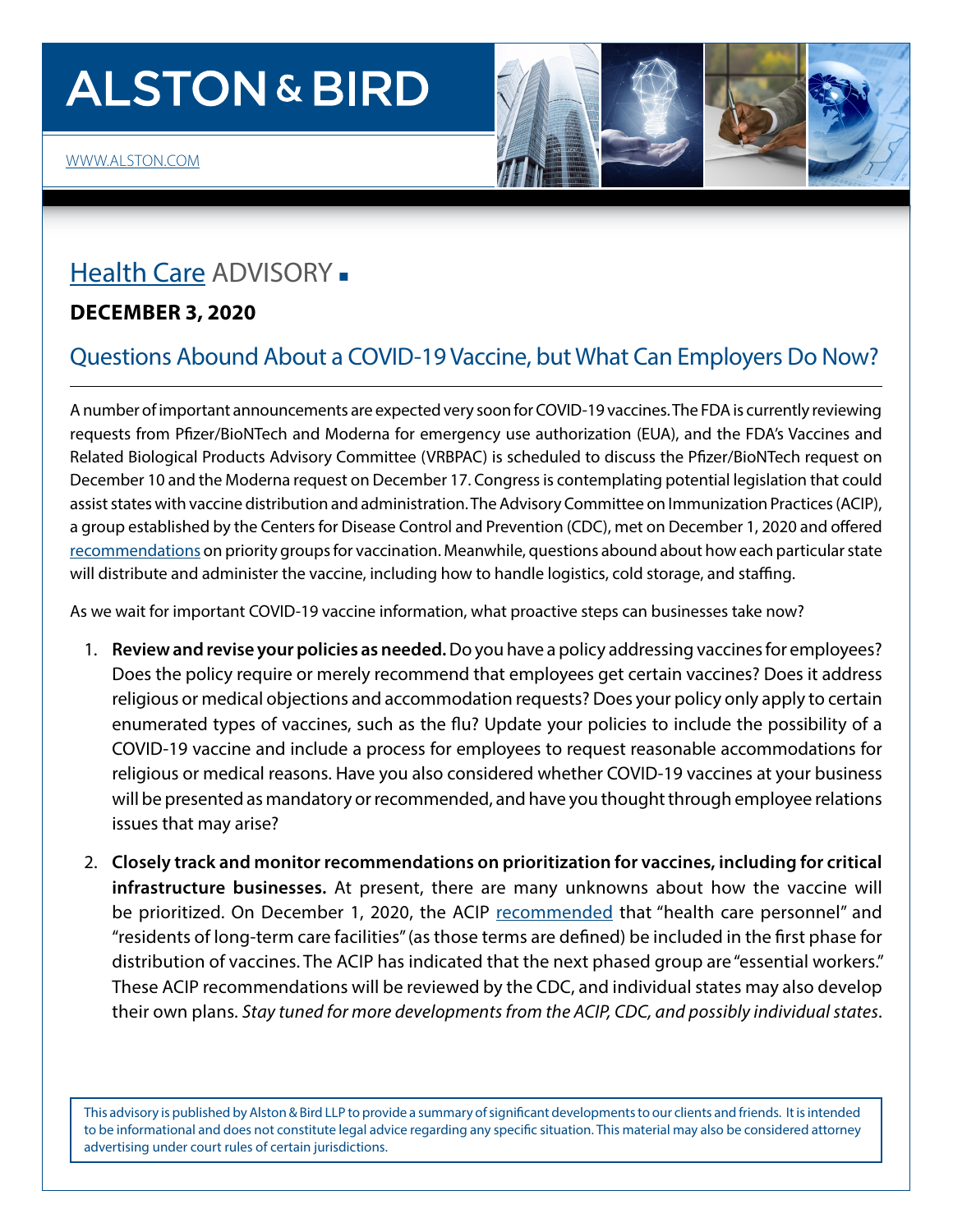- 3. **Consider a process and point of contact for employees who have questions about the COVID-19 vaccine.** Rather than having a tidal wave of phone calls and emails to Human Resources, consider who is the best person to serve as a central point of contact to receive questions and issue updates to employees. Once that person is identified, inform employees who they should contact with their questions and concerns. Also consider what person should receive and process requests and objections by employees who do not wish to receive the COVID-19 vaccine.
- 4. **Determine whether information about employees' COVID-19 vaccination status could be employer work safety information or information created/maintained on behalf of a health plan (and thus covered by HIPAA's privacy requirements).** Consider whether such information is covered by HIPAA obligations (e.g., is it administered through your health plan) or whether HIPAA's employer exception could possibly apply to information obtained outside of the group health plan.
- 5. **Ensure compliance with ACA requirements that apply to COVID-19 vaccinations.** Federal law generally requires ACA-covered group health plans to cover COVID-19 vaccinations and other qualifying COVID-19 preventive services without participant cost-sharing. The [rules](https://www.govinfo.gov/content/pkg/FR-2020-11-06/pdf/2020-24332.pdf) for coverage of COVID-19 preventive services are stricter than the rules that apply to other preventive services. For example, vaccinations must be covered by the plan without cost-sharing within 15 business days after recommended by the CDC and regardless of whether the vaccine is administered by an out-of-network provider. In addition to HIPAA privacy requirements that apply, employers need to be familiar with these new ACA preventive care requirements as they consider how to make vaccinations available.
- 6. **Even if information about employees' COVID-19 vaccination status is not covered by HIPAA in your particular business, consider how to store such individual information privately and securely.** Provide only limited access to such information, such as through role-based access or to a defined group of people on a need-to-know basis in order to perform their job duties. Consider the confidentiality provisions of the ADA as well as record retention obligations, such as possibly under the Occupational Safety and Health Act. Also, consider whether employees will be encouraged to receive the COVID-19 vaccine at specific third-party sites conducted by pharmacies or state public health authorities or anywhere the COVID-19 vaccine is available.
- 7. **As different vaccine phases of distribution and criteria are announced, how will your business identify those employees who are in certain priority groups identified by the government, such as ≥ 65 years or who have certain medical conditions?** Is this an employer responsibility or is it the responsibility of individual employees who wish to receive the COVID-19 vaccine, separate and apart from the employment context? Watch for privacy considerations, including confidentiality obligations under the ADA. Consider the source of such information (e.g., a HIPAA covered health plan, an employer, or the individual employee volunteering that information).
- 8. **Watch your wording in employee and customer communications.** If you seek to have employees receive the COVID-19 vaccine, can you market that your employees (especially in a public-facing business) are "immune" or "protected from COVID-19" or that customers who enter the store are now "at less risk" of contracting COVID-19? Carefully consider the legal ramifications of representations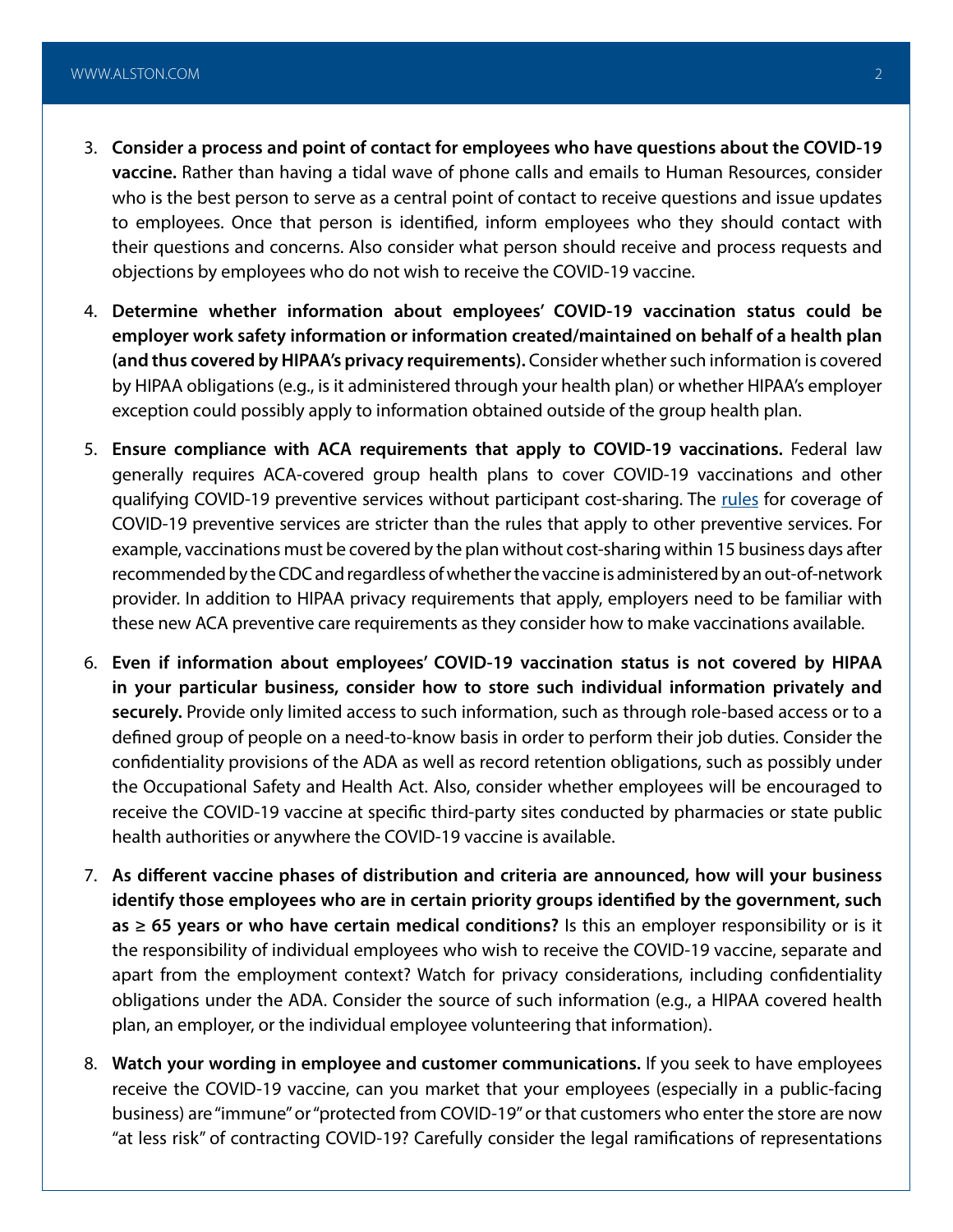to employees and to the public, especially since information and vaccine data are rapidly evolving. In the meantime, continue to keep posted any signs on your business premises, based on your applicable state law, regarding COVID-19 protective measures and visitors' assumption of risk.

- 9. **While we learn more about the availability and distribution of COVID-19 vaccines, don't abandon current COVID-19 work safety practices at your business, including good hygiene, enhanced cleaning, social distancing (as feasible), and wearing masks (if you require masks at the workplace).** A vaccine may be several months away for many individuals (especially those who are not in health care or critical infrastructure or do not meet certain age or health criteria). Even when a COVID-19 vaccine becomes available to your employees in a particular state, some individuals may have personal, medical, or religious objections and plan to decline receiving the vaccine. Plus, published ACIP slides from the December 1, 2020 discussion mention that measures to stop the possible spread, such as masks and social distancing, will still be needed after vaccination.
- 10. **There are more questions than answers right now, and much is unknown.** We all look forward to learning more; for example, once the vaccines are rolled out to the general population, will we see the same level of protection that the vaccine companies have seen in their clinical trials? Will these vaccines give more protection to certain individuals than others? Also, even if an employee is considered fully vaccinated after two doses of the vaccine (the Pfizer/BioNTech and Moderna vaccines both require two doses, spaced weeks apart), how long will the vaccine provide protection? Will there be supply-chain issues that slow down the rollout and delay vaccinations?

Even though COVID-19 vaccine questions abound, there are proactive steps businesses can take now to review, assess, and prepare for upcoming COVID-19 vaccine issues.

Alston & Bird's [Coronavirus Response & Relief Team](https://www.alston.com/en/resources/coronavirus-task-force/overview) has assisted many businesses during the ongoing pandemic. We have also established a specific Coronavirus Vaccine Team across multiple practices to handle coronavirus vaccine issues. Please let us know how we can help, and we will continue to work to solve coronavirus issues together.